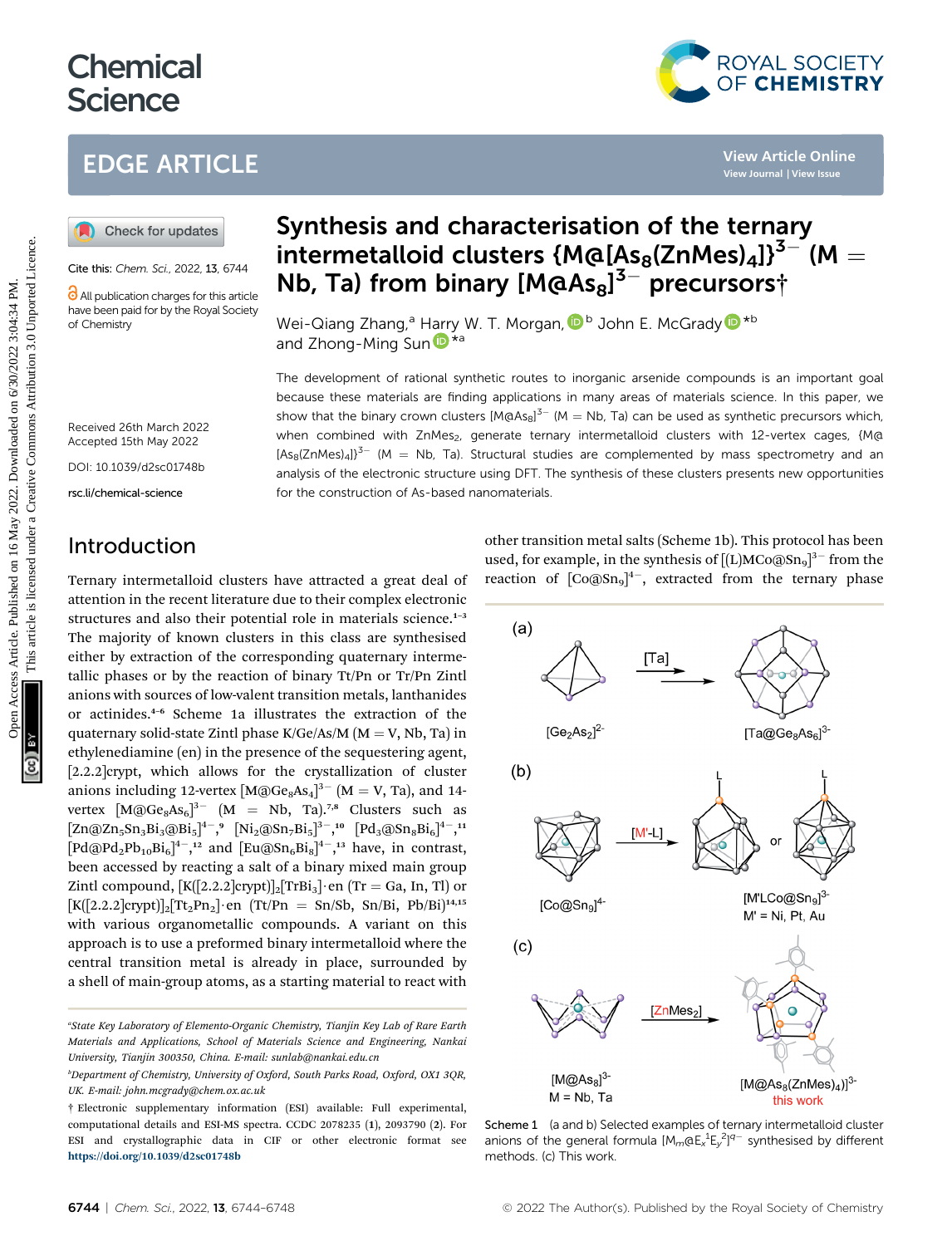"K5Co3Sn9", with group 10-containing precursors such as  $[Ni(CO)<sub>2</sub>(PPh<sub>3</sub>)<sub>2</sub>]$ ,  $[Ni(cod)<sub>2</sub>]$ ,  $[Pt(PPh<sub>3</sub>)<sub>4</sub>]$  or  $[Au(PPh<sub>3</sub>)Ph]<sup>16</sup>$  It is significant that these reactions involve only a simple ligand exchange reaction, and do not cause a substantial rearrangement of the binary inter-metalloid cluster core.<sup>17</sup>

The extension of this protocol to clusters containing group 15 elements has not been explored in detail, but there is a readily accessible family of starting materials available in the form of the crown-like  ${\rm [M@As_{8}]}^{3-}$  clusters, the first example of which,  $[Nb@As_{8}]^{3-}$ , was reported in 1986.<sup>18</sup> Since then, the family has been extended to include  $\left[{\rm Mo@As}_8\right]^{2-},^{19}$  and [Cr@As<sub>8</sub>]<sup>3-</sup>,<sup>20</sup> as well as the Sb analogues, [Mo@Sb<sub>8</sub>]<sup>3-</sup> and  $[\text{Nb@Sb}_{8}]^{3-.20,21}$  A broad survey of the electronic structure of the  $[M@Pn_8]^{n-}$  family, encompassing  $M = Cr$ , Mo, Mn, Tc, Re, Ti, Zr, Hf and Pn = As, Sb;  $n = 1, 2, 3$ , has also been reported using density functional theory.<sup>22</sup> The four As atoms on either side of the crown in the  $\left[\text{M@As}_{8}\right]^{n-}$  unit form a region of high electron density, which has the potential to coordinate large alkali metals such as Rb, K, and hence form chain structures such as  $\int_{\infty}^{1}$ [RbNbAs<sub>8</sub>]<sup>2-</sup> and  $\int_{\infty}^{1}$ [KCrAs<sub>8</sub>]<sup>2-</sup>. In addition, the high oxidation state transition metal ion can serve as a 2-electron acceptor to form  $d^2$  complexes with Lewis basic reagents.<sup>1a,22</sup> In a very recent study we showed that the reaction of  ${\rm [M@As_{8}]^{3-}}$  , M  $=$  Nb, Ta, with a source of low-valent Cu can lead to the formation of an extended  ${\rm [As_{16}]}^{10-}$  ligand, where a tri-cyclo As<sub>7</sub> unit is connected to a conserved  $As_8$  crown via a bridging As atom.<sup>23</sup> Although mechanistic details are hard to elucidate, this reaction necessarily involves extensive cleavage and rearrangement of As–As bonds. In this paper we extend these studies to report the reactions of  $[K([2.2.2]crypt)]_3[Nb@As_8]$  or  $[K([2.2.2]crypt]]_3[Nb@As_8]$  $\exp(t)$ <sub>2</sub>[KTa@As<sub>8</sub>] with an organometallic source of Zn( $\pi$ ), ZnMes<sub>2</sub>. In both cases the reactions generate 12-vertex cage type ternary intermetalloid clusters compounds,  $[K([2.2.2]crypt)]_{3}$  $Nb@[As_8(ZnMes)_4]\cdot 2en \cdot tol$  (1) and  $[K([2.2.2]crypt)]_3$ {Ta@[As<sub>8</sub>(-ZnMes) $_4] \}$  en (2) where the As $_8^{8-}$  crown has been split into two  $\mathrm{As_{4}}^{6-}$  units, bridged by [ZnMes] fragments. The products are characterised by X-ray crystallography and mass spectrometry, and the electronic structures and formation pathways are explored using density functional theory. Edge Article<br>  $\mathcal{R}_2$ Cess Article (2003). [Published process Article is limited to the intermediate control in the mass are the article in the set of the component of the base of the set of the component of the base of

#### Results and discussion

At elevated temperatures, ethylenediamine (en) solutions of  $[K([2.2.2]crypt)]_3[Nb@As_8]$  or  $[K([2.2.2]crypt)]_2[KTa@As_8]$  react with a toluene (tol) solution of  $ZnMes<sub>2</sub>$  (Mes = 1,3,5-trimethylbenzene) to form  $[K([2.2.2]crypt)]_3[Nb@[As_8(ZnMes)_4]]$ . 2en · tol (1) or  $[K([2.2.2]crypt)]_3$ {Ta@[As<sub>8</sub>(ZnMes)<sub>4</sub>]} · en (2), in *ca.* 30% and 25% yield, respectively. In the case of  $K([2.2.2])$ crypt)]<sub>2</sub>[KTa@As<sub>8</sub>], one further equivalent of [2.2.2]crypt was added to the reaction to sequester the non-encrypted  $K^+$  ion. Diffusion of the reaction solution afforded dark-green blocklike crystals of 1 and red-brown strip-like crystals of 2, both of which proved suitable for single-crystal X-ray diffraction study. Under similar reaction conditions,  $[K([2.2.2]crypt)]_3$ {Ta@[As<sub>8</sub>(- $CdMes<sub>4</sub>$ } could also be isolated by replacing ZnMes<sub>2</sub> with  $CdMes<sub>2</sub>$  as starting regeant, but we have not yet been able to isolate crystals of sufficient quality to allow full structural



Fig. 1 Molecular structure of the cluster  $\{Nb@[As_8(ZnMes)]_4\}^{3-}$  (1a) with thermal ellipsoids at the 50% probability level. The hydrogen atoms are omitted for clarity.

characterization. Both 1 and 2 crystallise in the monoclinic space group  $P2_1/n$  with a single  ${M@[As_8(ZnMes)_4]}^{3-}$   $(M = Nb,$ Ta) anion and solvent molecules (en, tol) as well as three  $[K([2.2.2] \text{crypt})]^{+}$  cations in the corresponding unit cell. Fig. 1 shows the molecular structure of the cluster anion in 1: full crystallographic details are given in ESI (Table S1†). For better visualization, different labels are used to distinguish the anionic cluster and the molecular compounds, and 1a–2a represent the anionic clusters in compounds 1–2, respectively.

The two anionic clusters  $\{Nb@[As_8(ZnMes)_4]\}^{3-}$  (1a) and  ${Ta@[As_s(ZnMes)_4]\}^{3-}$  (2a) are isostructural and adopt almost perfect  $S_4$  point symmetry. They contain two tetrameric zig-zag  $[As<sub>4</sub>]<sup>6-</sup> oligomers linked by four [ZnMes] groups in a  $\mu:\eta^{1:1:1:1}$$ coordination mode. The As–As bond lengths in 1a and 2a lie in the range 2.377–2.539 Å, values which are typical of As–As single bonds in polyarsenide Zintl clusters such as  $As_7^3$ <sup>-</sup> and  $As_{11}^3$ <sup>-</sup>.<sup>24</sup> The As-Zn distances  $(2.497(6)-2.693(6)$  Å for **1a**,  $2.500(9)$ -2.690(8)  $\AA$  for 2a, respectively) are relatively widely dispersed because the  $As_4^6$  units contain As centres that are formally mono- and dianionic (in the centre and the termini of the  $As<sub>4</sub>$ chains, respectively).<sup>25</sup> For comparison, As–Zn bond lengths in  $\left[\text{ZnAs}_{15}\right]^{3-}$  and  $\left[\text{ZnAs}_{14}\right]^{4-}$  are at the shorter end of this range  $(2.488-2.536 \text{ Å}, ^{26} \text{ and } 2.481-2.573 \text{ Å}, ^{27} \text{ respectively}).$  The M-Zn  $(M = Nb, Ta)$  distances  $(2.778(9)-2.796(9)$  Å for **1a**,  $2.782(7)$ 2.795(8) Å for  $2a$ ) are considerably longer than those in organometallic compounds such as  $[(C_5H_5)_2NbH_2ZnC_5H_5](2.541 \text{ Å})^{28}$ and  $[(CH_3C_5H_4)_2TaH(ZnC_5H_5)_2]$  (2.589  $\AA$ )<sup>29</sup> that are known to contain Nb/Ta–Zn bonds, precluding any direct metal–metal bonding in these clusters.

The overall stoichiometry of the reaction,  $[M@As_{8}]^{3-} + 4$ 'ZnMes'  $\rightarrow$  [M@As<sub>8</sub>(ZnMes)<sub>4</sub>]<sup>3-</sup>, suggests a possible mechanistic pathway involving transient [Zn(I)Mes] fragments which cause the reductive cleavage of the  $\mathrm{As}^{8-}_8$  crown to form the two separate  $\mathrm{As_{4}}^{6-}$  fragments present in the product. Power and coworkers have reported a stable dimer of  $\text{Zn}(I)$ Ar (Ar = C<sub>6</sub>H<sub>3</sub>-2,6-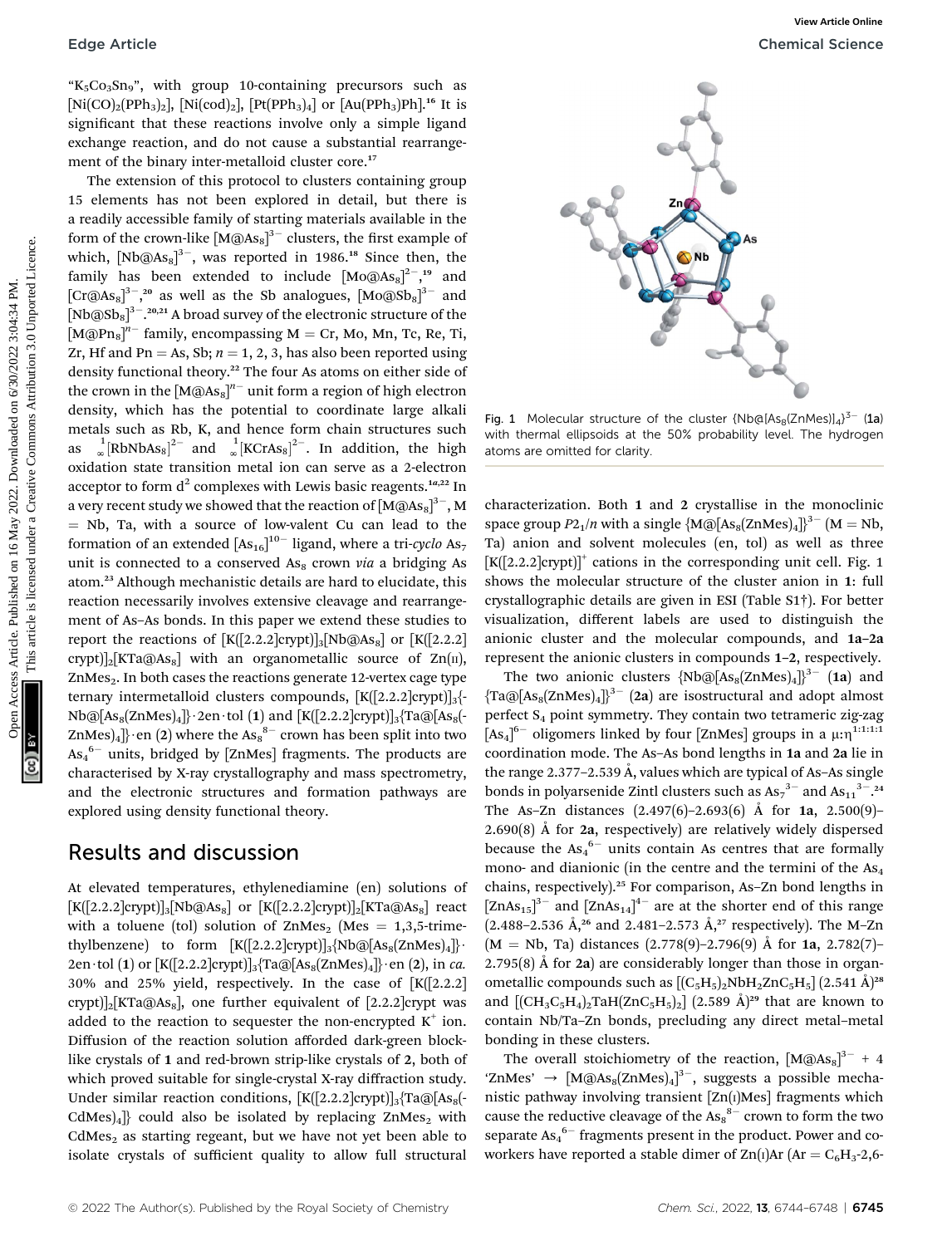

Fig. 2 (a) Negative-ion ESI mass spectrum over the range of  $m/z$  600– 3000 of 2; (b–d) mass spectra of measured and calculated isotope patterns for peak  $([K([2.2.2]crypt)]_2$ {TaAs<sub>8</sub>(ZnMes)<sub>4</sub>})<sup>-</sup> (m/z = 2348.8193),  $\{TaAs_8(ZnMes)_2\}$   $(m/z = 1148.3488)$  and  $\{TaAs_8(-z_4)$  $ZnMes)_{4}$ <sup>-</sup> ( $m/z = 1518.3754$ ). The experimental mass distributions are depicted in black, and the theoretical masses of the isotope distribution are shown in red.

 $\left[C_{6}\text{H}_{3}\text{-}2\text{,}6\text{-}{\left({\rm ^{i}Pr}_{2}\right)_{2}}\right]$  produced by the reduction of ArZnCl with Na in ethanol,<sup>30</sup> but there is no equivalent reducing agent present in these reactions, and the precise mechanism by which the low-valent Zn entities are formed remains uncertain. Reductive elimination of  $Mes_2$  from ZnMes<sub>2</sub> is one possibility, and there is literature precedent for similar reactions, $31$  but we have not been able to confirm the presence of  $Mes_2$  in solution. The need for four equivalents of ZnMes to cleave two As–As bonds in the product suggests a stepwise pathway, and indeed we find evidence to support this in the negative-ion mass spectrum of 2 (Fig. 2), which shows prominent peaks for the parent ion at  $m/z$  $= 1518.3754 \, (\text{TaAs}_8(\text{ZnMes})_4)^{-}$  and at  $m/z = 2348.8193$  $([K([2.2.2]-crypt)]_2$ {TaAs<sub>8</sub>(ZnMes)<sub>4</sub>})<sup>-</sup>, but also for the cluster with only two ZnMes units,  $\{ \text{TaAs}_8(\text{ZnMes})_2 \}^-$  at  $m/z =$ 1148.3488. It is striking that all of the major peaks in the ESI-MS retain the 1 : 8 ratio of M to As, a clear indication of the robust nature of the  $[M@As<sub>8</sub>]$  unit, even under quite harsh reaction conditions.

The DFT-computed potential energy profile (ADF2021,<sup>32</sup> PBE functional,<sup>33</sup> triple-zeta polarised basis set - full details given in the ESI†) for the reaction of  $\left[\text{Ta@As}_{8}\right]^{3-}$  with ZnMes shown in Fig. 3 reveals a cascade from reactants to products, with the  ${\arctan}$  {Ta@[As<sub>8</sub>(ZnMes)<sub>2</sub>]}<sup>3-</sup> cluster ( $E_{rel} = -3.71$  eV) clearly intermediate in energy between reactant  $(0)$  and product  $(-9.50 \text{ eV})$ . The optimised structure of  ${Ta@[As_s(ZnMes)_2]}^{3}$  confirms that only a single As–As bond has been broken in the intermediate, generating a contiguous  $As_8$  chain with a formal  $-10$  charge. The computed energies therefore indicate that the stepwise addition of ZnMes to  $\left[{\rm Ta@As}_8\right]^{3-}$  leading to  $\left\{{\rm Ta@}[{\rm As}_8(\cdot)]\right\}^{3-}$ ZnMes)<sub>2</sub>]<sup>3-</sup> and from there to  $\text{Ta@[As}_{8}(\text{ZnMes})_{4}$ ]<sup>3-</sup> is a viable mechanism, at least thermodynamically, for cluster formation. We note, however, that the  $\{Ta@[As_8(ZnMes)_2]\}^{3-}$  intermediate is unstable with respect to disproportionation into reactants





Fig. 3 Potential energy profile for the cascade from  $[Ta@As_{8}]^{3-}$  to  ${T a@[As_8(ZnMes)_2]}^{3-}$  and then to  ${T a@[As_8(Zn Mes)_4]}^{3-}$  (2a). The profile for the corresponding reaction with Nb rather than Ta is very similar (relative energies are identical to within 0.05 eV).

and products:  $2[Ta@As_8(ZnMes)_2]^{3-} \rightarrow [Ta@As_8]^{3-} +$ [Ta@As<sub>8</sub>(ZnMes)<sub>4</sub>]<sup>3-</sup>,  $\Delta E = -2.08$  eV, so is unlikely to be amenable to isolation.

The cluster products obtained from the reaction with  $ZnMes<sub>2</sub>$  make a striking contrast to the corresponding reactions of  $[M@As<sub>8</sub>]^{3-}$  with  $[CuMes(PPh<sub>3</sub>)<sub>2</sub>]$ ·tol described in our previous paper,<sup>23</sup> where two  $As_8$  units merged to form a single contiguous  $As_{16}^{10-}$  ligand. The mechanistic details of the reactions with Cu are far from clear, not least because, unlike the reactions described here, the Nb/Ta : As ratio is different in reactants and products. Nevertheless, reductive cleavage of the  $As_8$  crown into  $As_4$  fragments is clearly not involved, and the key difference between the two metal reagents,  $ZnMes<sub>2</sub>$  here and  $[CuMes(PPh<sub>3</sub>)<sub>2</sub>]$  tol in the previous work, appears, therefore, to be the greater accessibility of transient monovalent "ZnMes" compared to zerovalent Cu.

#### Comparison to other 12-vertex clusters

A complementary perspective on the bonding in these clusters comes from noting their formal relationship to the {M@  $[Ge_8As_4]$ <sup>3-</sup> (M = V, Ta) clusters reported recently by Dehnen and co-workers (Fig. 4).<sup>34</sup> The  $[ZnMes]^{2-}$  fragment is isolobal with  $Ge^-$  and also with As, and so the 60-electron, 12-vertex cages can be formulated as  $[Ge_8As_4]^{8-}$  in  $\{Ta@[Ge_8As_4]\}^{3-}$  and as  $[As_8(ZnMes)_4]^{8-}$  in  ${Ta@[As_8(Zn Mes)_4]}^{3-}$ . The projected densities of states (PDOS) for the two Ta-based clusters, {Ta@  $[As_8(ZnMes)_4]]^{3-}$  and  $[Ta@Ge_8As_4]^{3-}$ , are also compared in Fig. 4. The contribution of Ta 5d orbitals to the occupied manifold is minor in both cases, suggesting that the  $Ta(v)$ oxidation state is a reasonable first approximation for the electronic structure. In the  ${Ta@[Ge_8As_4]}^{3-}$  case, there is substantial mixing between the Ge and As 4s/4p manifolds in both the occupied and virtual space, and the peaks that lie  $\sim$ 1.0 eV above and below the Fermi level have Ge and As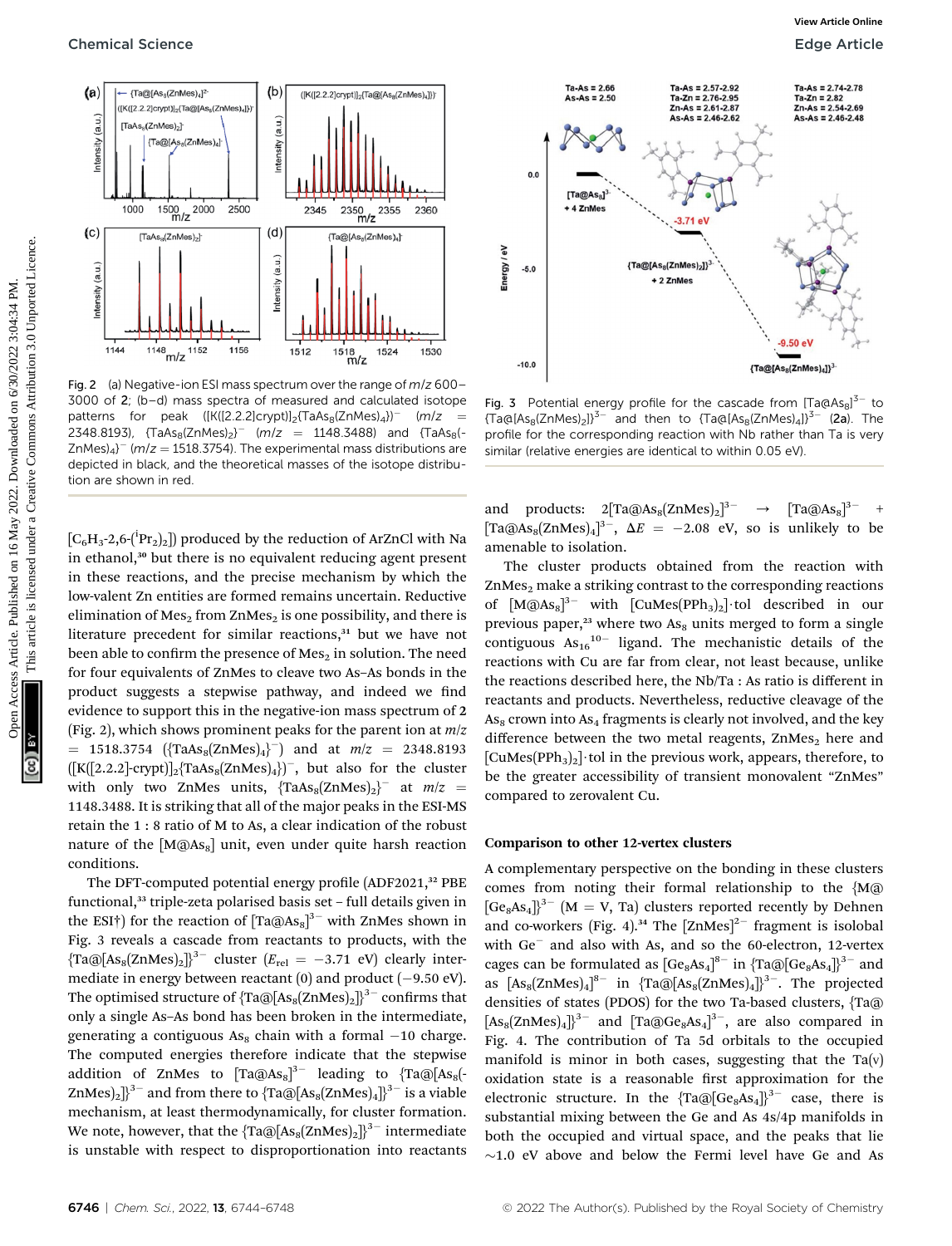

Fig. 4 Structures and projected densities of states for the 12-vertex cluster anions {Ta@[As<sub>8</sub>(ZnMes)<sub>4</sub>]}<sup>3–</sup> (2a) (a) and [Ta@Ge<sub>8</sub>As<sub>4</sub>]<sup>3–</sup> (b), with thermal ellipsoids at the 50% probability level. The molecular structures of  $\text{Ta@[Ge}_8\text{As}_4]$ <sup>3-</sup> is disordered, and the calculated minimum structure is presented here. The organic  $-$  Mes ligands are omitted in  $\{Ta@[As_8(ZnMes)_4]\}^{3-}$ . The projected DOS is summed over all atoms of a given type.

character in approximately equal proportion. In contrast, the As 4s/4p and Zn 4s/4p manifolds are well separated, and As 4p character dominates the window 5 eV either side of the Fermi level. Thus, whilst the structural chemistry and the formal valence electron count point to a close relationship between the two clusters, the bonding is significantly more ionic in the Zn/ As clusters reported here than in the Ge/As analogues.

### Conclusions

In summary, we have established that the  $[Nb@As_{8}]^{3-}$  and  $[Ta@As<sub>8</sub>]<sup>3-</sup>$  anions can be used as synthetic precursors to ternary As-rich clusters where the M : As ratio of 1 : 8 is conserved. Their reactions with  $ZnMes<sub>2</sub>$  yield cluster compounds of the general formula  ${M@[As_8(ZnMes)_4]}^{3-}$  (M = Nb, Ta), where two As–As bonds of the original crown-like As $_8^{\mathrm{8-}}$ unit are cleaved to form two  $\mathrm{As_{4}}^{6-}$  fragments. The presence of clusters with two, rather than four, [ZnMes] units in the ESI-MS spectra suggests a step-wise pathway where [ZnMes] units are added sequentially with progressive fragmentation of the  $As_8$ ring. The reaction of  $[M@As<sub>8</sub>]$  units with low-valent transition metal organometallics described in this paper presents new possibilities for the construction of ternary arsenic-rich nanoclusters with tightly controlled stoichiometries.

### Data availability

Detailed experimental procedures, crystallographic supplementation, electrospray ionization mass spectrometry (ESI-MS) analysis, energy-dispersive X-ray (EDX) spectroscopic analysis, and quantum-chemical studies can be found in the ESI.†

### Author contributions

Z. M. S. conceived the project and designed the experiments. W. Q. Z. performed the synthesis and the single-crystal X-ray diffraction as well as analysed the data. H. W. T. M. and J. E. M. performed the quantum chemical calculations and analysed the data. All authors co-wrote the manuscript.

# Conflicts of interest

There are no conflicts to declare.

# Acknowledgements

This work was supported by the National Natural Science Foundation of China (92161102 and 21971118) and the Natural Science Foundation of Tianjin City (No. 20JCYBJC01560 and B2021202077) as well as the 111 project (B18030) from China. H. W. T. M. thanks the EPSRC for support through the Centre for Doctoral Training, Theory and Modelling in Chemical Sciences under Grant EP/L015722/1.

### Notes and references

- 1 (a) R. J. Wilson, N. Lichtenberger, B. Weinert and S. Dehnen, Chem. Rev., 2019, 119, 8506–8554; (b) S. Scharfe, F. Kraus, S. Stegmaier, A. Schier and T. F. Fässler, Angew. Chem., Int. Ed., 2011, 50, 3630–3671.
- 2 T. F. Fässler and S. D. Hoffmann, Angew. Chem., Int. Ed., 2004, 43, 6242–6247.
- 3 J. E. McGrady, F. Weigend and S. Dehnen, Chem. Soc. Rev., 2022, 51, 628–649.
- 4 (a) N. Lichtenberger, R. J. Wilson, A. R. Eulenstein, W. Massa, R. Clérac, F. Weigend and S. Dehnen, J. Am. Chem. Soc., 2016, 138, 9033–9036; (b) K. Mayer, J. V. Dums, W. Klein and T. F. Fässler, Angew. Chem., Int. Ed., 2017, 56,  $1 - 6$ .
- 5 (a) B. Weinert, F. Weigend and S. Dehnen, Chem.–Eur. J., 2012, 18, 13589–13595; (b) R. Ababei, W. Massa, B. Weinert, P. Pollak, X. Xie, R. Clérac, F. Weigend and S. Dehnen, Chem.–Eur. J., 2015, 21, 386–394; (c) F. X. Pan, C. Q. Xu, L. J. Li, X. Min, J. Q. Wang, J. Li, H. J. Zhai and Z. M. Sun, Dalton Trans., 2016, 45, 3874–3879; (d) C. C. Shu, L. Qiao, A. Muñoz-Castro and Z. M. Sun, Chin. J. Chem., 2021, 39, 1953–1957.
- 6 F. Lips, M. Hołyńska, R. Clérac, U. Linne, I. Schellenberg, R. Pöttgen, F. Weigend and S. Dehnen, J. Am. Chem. Soc., 2012, 134, 1181–1191.
- 7 S. Mitzinger, L. Broeckaert, W. Massa, F. Weigend and S. Dehnen, Chem. Commun., 2015, 51, 3866–3869.
- 8 S. Mitzinger, L. Broeckaert, W. Massa, F. Weigend and S. Dehnen, Nat. Commun., 2016, 7, 10480.
- 9 F. Lips and S. Dehnen, Angew. Chem., Int. Ed., 2009, 48, 6435– 6438.